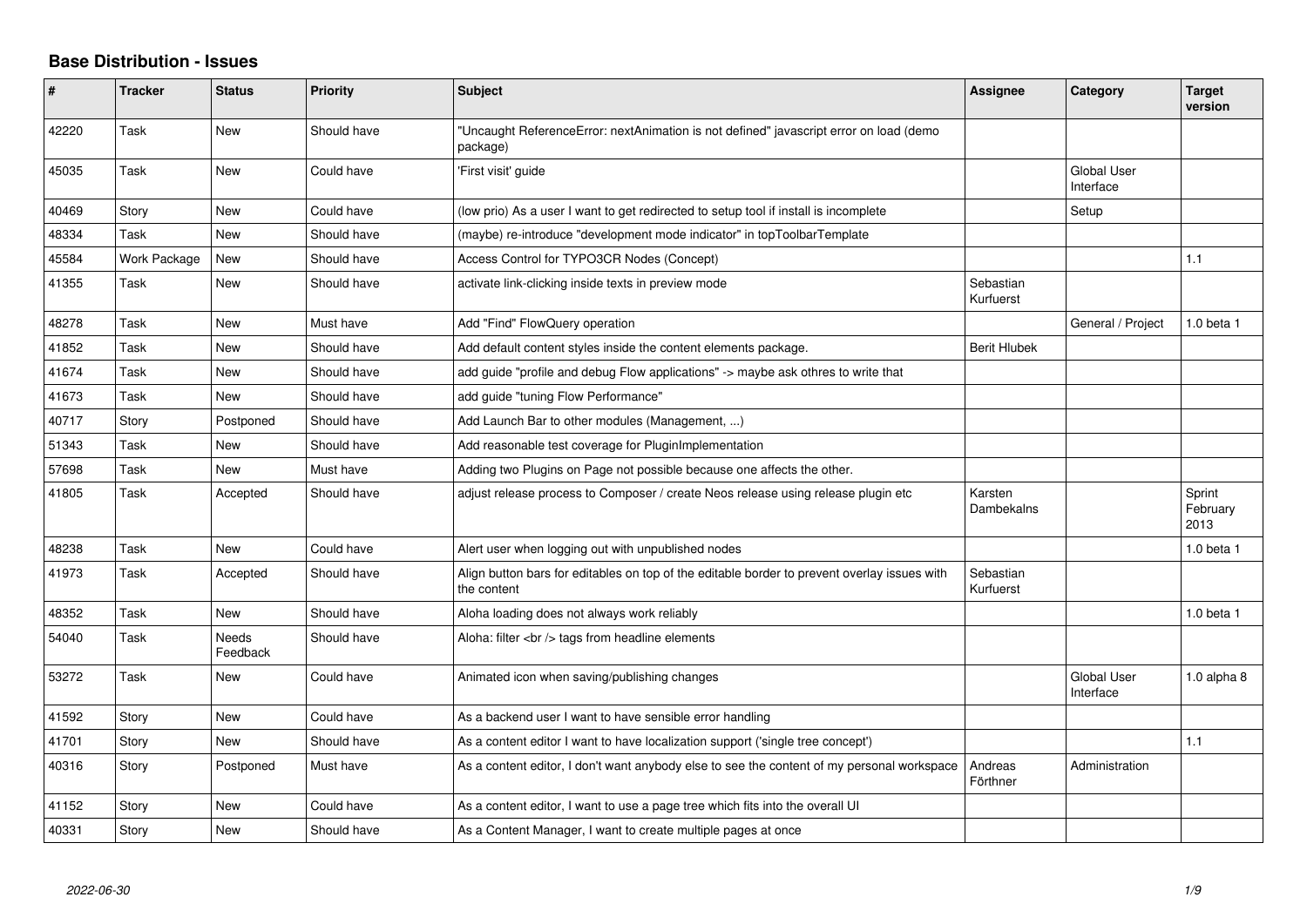| #     | <b>Tracker</b> | <b>Status</b>     | <b>Priority</b> | <b>Subject</b>                                                                                                         | Assignee                     | Category                       | <b>Target</b><br>version |
|-------|----------------|-------------------|-----------------|------------------------------------------------------------------------------------------------------------------------|------------------------------|--------------------------------|--------------------------|
| 40329 | Story          | Postponed         | Should have     | As a content manager, I want to list and edit my Content and Domain Objects inside the<br>Management view              |                              |                                | Sprint 10<br>(1.0 TP1)   |
| 41700 | Story          | <b>New</b>        | Should have     | As a developer I want to have a reasonable test coverage for JavaScript                                                |                              |                                |                          |
| 41098 | Story          | New               | Should have     | As a developer, I want a clean TypoScript package                                                                      |                              |                                |                          |
| 40313 | Story          | Needs<br>Feedback | Should have     | As a Site Developer I can define the title and package key for a site                                                  |                              |                                |                          |
| 40324 | Story          | <b>New</b>        | Should have     | As a site integrator I can change the title, description & version of an imported site                                 |                              |                                |                          |
| 40322 | Story          | <b>New</b>        | Should have     | As a site integrator I can disable and enable imported sites                                                           |                              |                                |                          |
| 40336 | Story          | New               | Could have      | As a Site Integrator I want to see a list of rendering issues                                                          |                              | Content Rendering   1.0 beta 1 |                          |
| 40309 | Story          | <b>New</b>        | Should have     | As a system administrator I want to see a meaningful error message if the database has<br>not been set up correctly    |                              |                                |                          |
| 45099 | Story          | New               | Should have     | As a user I want the Ui to handle an expired session correctly                                                         |                              |                                | 1.0 beta 1               |
| 40311 | Story          | <b>New</b>        | Should have     | As a user I want the UI to respect the lights-off principle                                                            |                              |                                |                          |
| 41186 | Story          | <b>New</b>        | Could have      | as a user, I want a clean listing of nodes inside management view                                                      |                              |                                | 1.1                      |
| 41107 | Story          | New               | Should have     | As a user, I want a working demo site                                                                                  |                              |                                |                          |
| 41114 | Story          | New               | Should have     | As a user, I want to insert inline JavaScript in the HTML content elements                                             |                              |                                |                          |
| 40326 | Story          | New               | Should have     | As an administrator I can create a new site package using an existing site as template                                 |                              |                                |                          |
| 40328 | Story          | New               | Should have     | As an administrator I can export selected parts of an existing site to a new site package                              |                              |                                |                          |
| 40335 | Story          | New               | Should have     | As an Administrator, I want to run FLOW3 CLI commands in the Launch Bar                                                |                              |                                |                          |
| 41858 | Story          | New               | Should have     | As an integrator I want a complete feature set in TypoScript and EEL                                                   |                              |                                |                          |
| 50191 | Story          | Accepted          | Should have     | As an integrator I want an extensible way of including JavaScript and CSS                                              | Christopher<br><b>Hlubek</b> |                                | 1.0 beta 1               |
| 41853 | Story          | <b>New</b>        | Should have     | As an integrator I want an optimized setup                                                                             |                              |                                |                          |
| 41702 | Story          | <b>New</b>        | Should have     | As an integrator I want to configure read / write access to pages / sections                                           |                              |                                |                          |
| 41850 | Story          | <b>New</b>        | Should have     | As an integrator I would like to include default content styles from Neos                                              |                              |                                |                          |
| 41085 | Story          | <b>New</b>        | Should have     | As an integrator, I want to use the HTML5 "header" element for indicating titles in text                               |                              |                                |                          |
| 40323 | Story          | <b>New</b>        | Should have     | As an site integrator I can remove an inactive imported site                                                           |                              |                                |                          |
| 41861 | Story          | New               | Should have     | As any user I want a better usability of the backend UI                                                                |                              |                                |                          |
| 40310 | Story          | Postponed         | Should have     | As any User, if no site exists I want to be redirected to the Setup wizard                                             |                              |                                |                          |
| 41670 | Story          | <b>New</b>        | Should have     | as anybody, I want an updated flow and neos website                                                                    |                              |                                |                          |
| 41672 | Story          | <b>New</b>        | Should have     | as developer, I want to make sure that CSS is cleanly encapsulated (i.e. site CSS does not<br>change the UI css)       |                              |                                |                          |
| 41671 | Story          | <b>New</b>        | Should have     | as developer, I want to make sure that jquery and ember is cleanly encapsulated and does<br>not interfere with site JS |                              |                                |                          |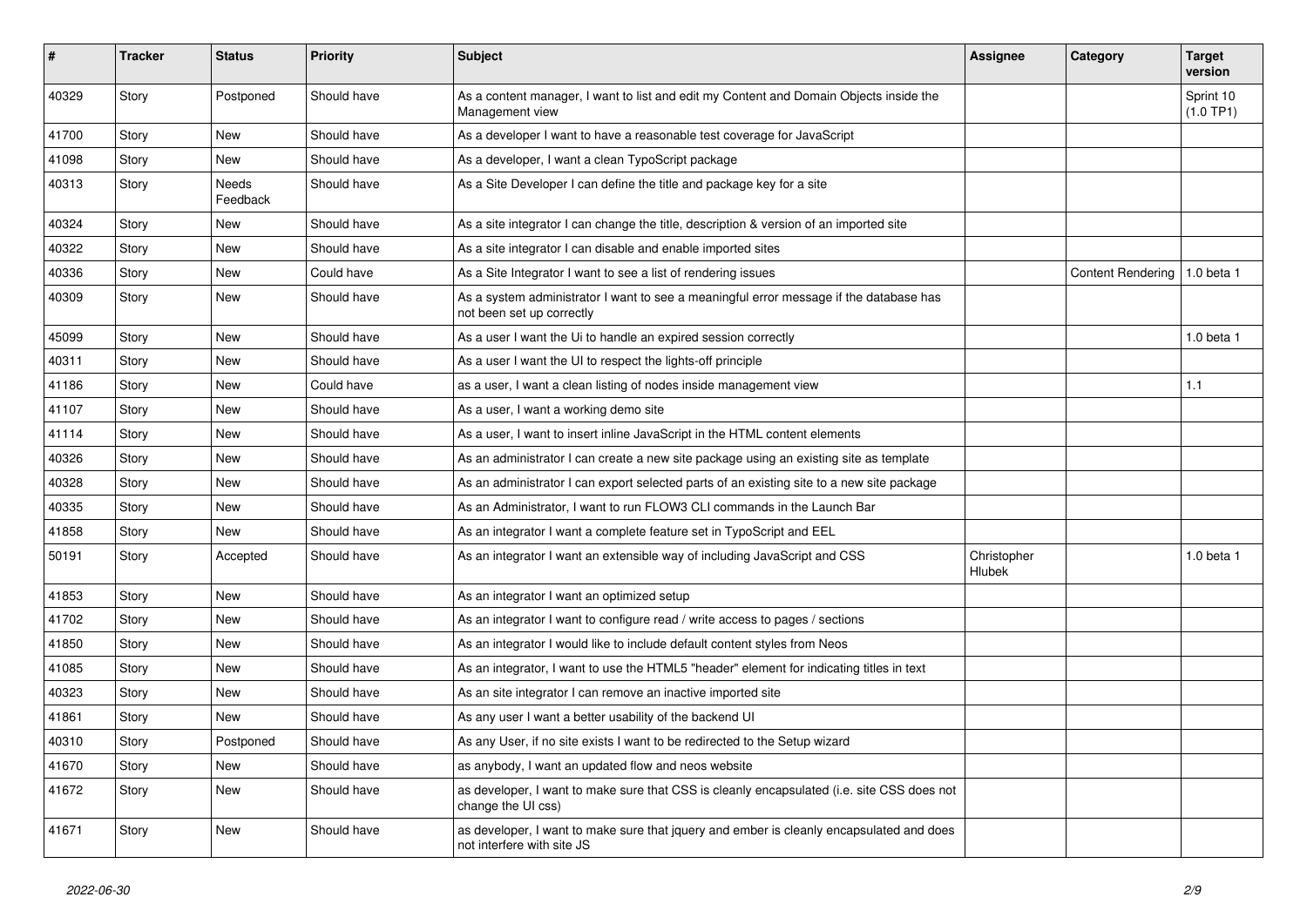| $\vert$ # | <b>Tracker</b> | <b>Status</b> | <b>Priority</b> | <b>Subject</b>                                                                                           | Assignee               | Category                  | <b>Target</b><br>version   |
|-----------|----------------|---------------|-----------------|----------------------------------------------------------------------------------------------------------|------------------------|---------------------------|----------------------------|
| 41679     | Story          | <b>New</b>    | Should have     | As developer, I want to use packagist.org for all packages                                               |                        |                           |                            |
| 42672     | Story          | <b>New</b>    | Should have     | As everybody, I want no JavaScript loading issues (Bugfix story)                                         |                        |                           |                            |
| 41103     | Story          | <b>New</b>    | Should have     | As everybody, I want the new product name to be used inside Phoenix                                      |                        |                           |                            |
| 8798      | Story          | On Hold       | Should have     | As Robin I want to edit basic objects in the management view.                                            |                        |                           |                            |
| 41099     | Story          | <b>New</b>    | Should have     | As site integrator, I want a API reference for TypoScript objects                                        |                        |                           |                            |
| 41669     | Story          | <b>New</b>    | Should have     | As team member, I want updated deployment working                                                        |                        |                           | Sprint<br>February<br>2013 |
| 41101     | Story          | New           | Could have      | As user, I want a well-working content editing (Bugfix Story)                                            |                        |                           |                            |
| 41686     | Task           | New           | Should have     | ask community to convert Christians "Developing TYPO3 Neos Website" to tutorial in ReST                  |                        |                           |                            |
| 41687     | Task           | <b>New</b>    | Should have     | ask community to convert Sebastians "Technical Overview to Neos" to documentation in<br>ReST             |                        |                           |                            |
| 42038     | Task           | <b>New</b>    | Must have       | Automatic save is not always in sync with content, content could be lost                                 |                        |                           |                            |
| 48239     | Task           | <b>New</b>    | Could have      | Backend interface color distinction                                                                      |                        |                           | 1.1                        |
| 55313     | Task           | <b>New</b>    | Must have       | Backend routing failure with similar site names                                                          |                        |                           |                            |
| 48368     | Task           | Accepted      | Should have     | Behat tests for Page Tree                                                                                | Markus<br>Goldbeck     |                           |                            |
| 55840     | Task           | <b>New</b>    | Should have     | Binding of Title in Pagetree and Inspector                                                               |                        |                           |                            |
| 40473     | Epic           | <b>New</b>    | Should have     | Bootstrap based login screen                                                                             |                        |                           |                            |
| 48080     | Task           | Accepted      | Should have     | Breadcrumb                                                                                               |                        |                           | $1.0$ beta $1$             |
| 41787     | Task           | New           | Should have     | change git repositories on git.typo3.org (FLOW3 -> Flow; Neos Name)                                      |                        |                           |                            |
| 44924     | Task           | Accepted      | Should have     | Change the Post List view to use Expose                                                                  | Marc Neuhaus           |                           | Sprint<br>February<br>2013 |
| 44925     | Task           | <b>New</b>    | Should have     | Change the styling of Blog Posts with Expose to match the current styling                                | <b>Marc Neuhaus</b>    |                           | Sprint<br>February<br>2013 |
| 44930     | Task           | Accepted      | Must have       | Check if parts marked as widget need HTML markup changes                                                 | <b>Patrick Broens</b>  |                           | Sprint<br>February<br>2013 |
| 40764     | Task           | New           | Could have      | Check if we can remove the inject method in the<br>\TYPO3\TYPO3\ViewHelpers\ContentElement\* ViewHelpers |                        |                           |                            |
| 48333     | Task           | <b>New</b>    | Should have     | Clean up Content/Application and Content/ContentModule                                                   |                        |                           | $1.0$ beta $1$             |
| 52020     | Task           | Accepted      | Should have     | clean up Node Structure between TYPO3 Neos and TYPO3. Neos. Node Types                                   | Sebastian<br>Kurfuerst | <b>Content Repository</b> | 1.0 beta 1                 |
| 49958     | Task           | New           | Should have     | Clicking the page reloads the inspector even if the page is already selected                             |                        |                           | $1.0$ beta $1$             |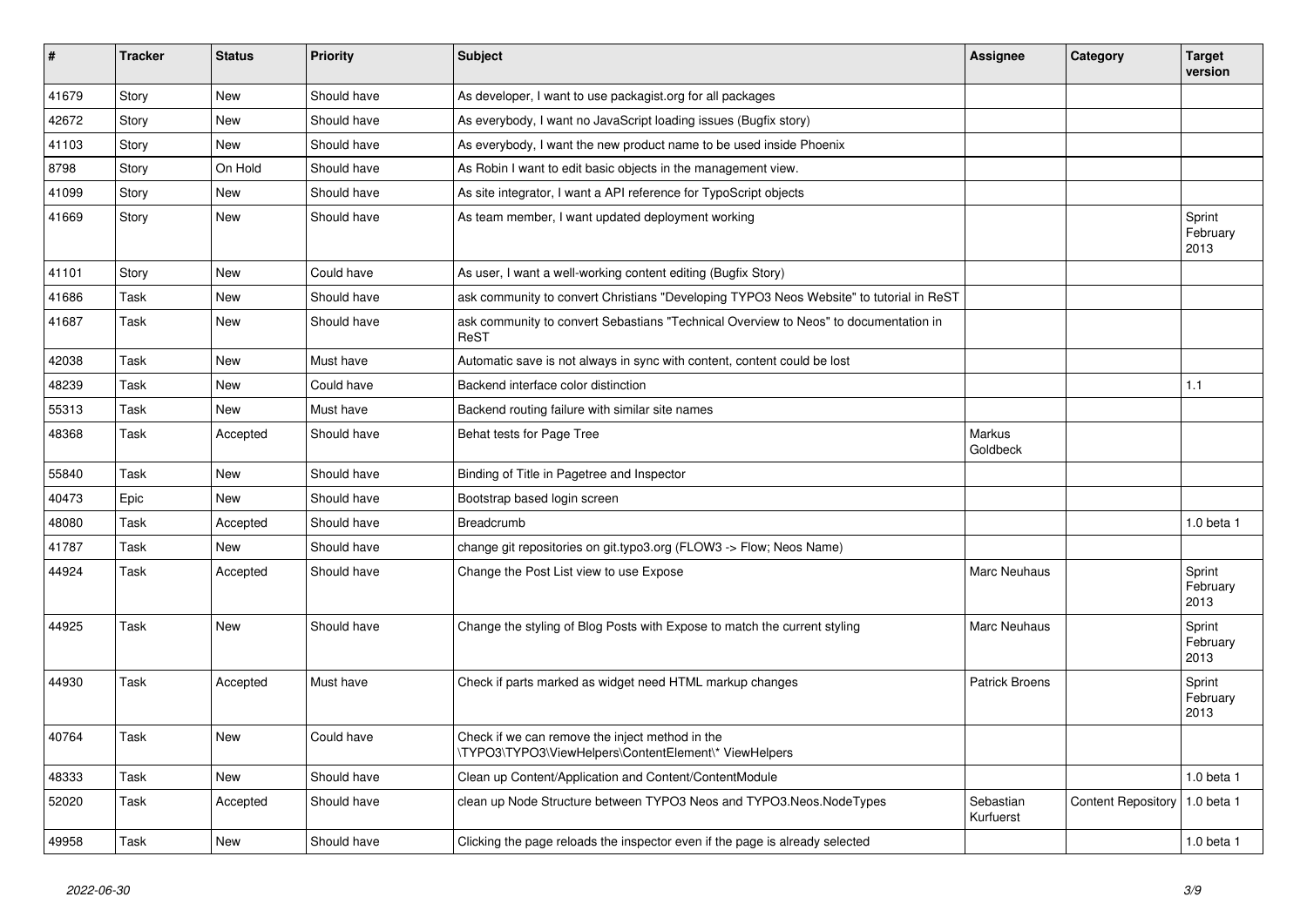| $\vert$ # | <b>Tracker</b> | <b>Status</b>     | <b>Priority</b> | <b>Subject</b>                                                                                          | <b>Assignee</b>         | Category                 | <b>Target</b><br>version   |
|-----------|----------------|-------------------|-----------------|---------------------------------------------------------------------------------------------------------|-------------------------|--------------------------|----------------------------|
| 41359     | Task           | Needs<br>Feedback | Should have     | close popovers when clicking anywhere else                                                              | Sebastian<br>Kurfuerst  |                          |                            |
| 45453     | Task           | New               | Must have       | Concept of launcher/search/dashboard/module tabs                                                        |                         | General / Project        | 1.1                        |
| 48075     | Task           | Accepted          | Should have     | Context bar                                                                                             |                         |                          |                            |
| 41682     | Task           | Accepted          | Should have     | create a package for flow typo3.org website listing only typo3-flow-* composer packages<br>("mini-TER") | Marc Neuhaus            |                          |                            |
| 41859     | Task           | Accepted          | Should have     | Create a standard library for common string, array and date functions in EEL                            | Christopher<br>Hlubek   |                          |                            |
| 41100     | Task           | Accepted          | Could have      | Create one-page reference about all available TypoScript objects (nice to have)                         | Christian Müller        |                          | $1.0$ beta $1$             |
| 48241     | Task           | <b>New</b>        | Should have     | Create sandboxed Jenkins testing environment                                                            | Robert Lemke            |                          |                            |
| 44921     | Story          | Accepted          | Should have     | Decide TypoScript and TYPO3CR Naming                                                                    | Sebastian<br>Kurfuerst  | <b>Content Rendering</b> | Sprint<br>February<br>2013 |
| 44970     | Story          | <b>New</b>        | Must have       | Define Neos 1.0 API                                                                                     | Robert Lemke            | Documentation            | 1.0 beta 1                 |
| 44927     | Task           | Accepted          | Must have       | Define roles for document structure                                                                     | <b>Patrick Broens</b>   |                          | Sprint<br>February<br>2013 |
| 44926     | Task           | Accepted          | Must have       | Define roles for navigational landmarks                                                                 | <b>Patrick Broens</b>   |                          | Sprint<br>February<br>2013 |
| 44929     | Task           | Accepted          | Must have       | Define roles for widgets                                                                                | <b>Patrick Broens</b>   |                          | Sprint<br>February<br>2013 |
| 52053     | Task           | <b>New</b>        | Should have     | Deleting Home page leaves backend inaccessible                                                          |                         | <b>Content Editing</b>   |                            |
| 41872     | Task           | <b>New</b>        | Should have     | Detect if symlinks can be created                                                                       |                         |                          |                            |
| 49014     | Task           | <b>New</b>        | Should have     | Detect prototype copying leading to a loop                                                              |                         |                          | 1.0 beta 1                 |
| 45455     | Epic           | New               | Could have      | Different tree types (nodes)                                                                            |                         |                          | 1.1                        |
| 41821     | Task           | <b>New</b>        | Should have     | discuss how documentation can be improved                                                               | <b>Berit Hlubek</b>     |                          |                            |
| 40725     | Task           | <b>New</b>        | Could have      | display a message in login form if no account exists with a linl to the setup.                          |                         |                          |                            |
| 41838     | Task           | Accepted          | Should have     | document and update conventions for composer name and package keys                                      | Christian Jul<br>Jensen |                          |                            |
| 44969     | Story          | New               | Should have     | Document Two-Tree Localization Approach                                                                 |                         | Documentation            | 1.0 beta 1                 |
| 53457     | Task           | New               | Must have       | Editing in fullscreen mode doesn't work                                                                 |                         |                          |                            |
| 40302     | Epic           | New               | Should have     | EPIC: Account Profile                                                                                   |                         |                          |                            |
| 40297     | Epic           | New               | Must have       | EPIC: Basic Page Tree Operations                                                                        |                         |                          |                            |
| 40300     | Epic           | New               | Should have     | EPIC: Consistent UI Design (Bootstrap)                                                                  |                         |                          |                            |
| 40306     | Epic           | New               | Should have     | EPIC: Content import from TYPO3                                                                         |                         |                          |                            |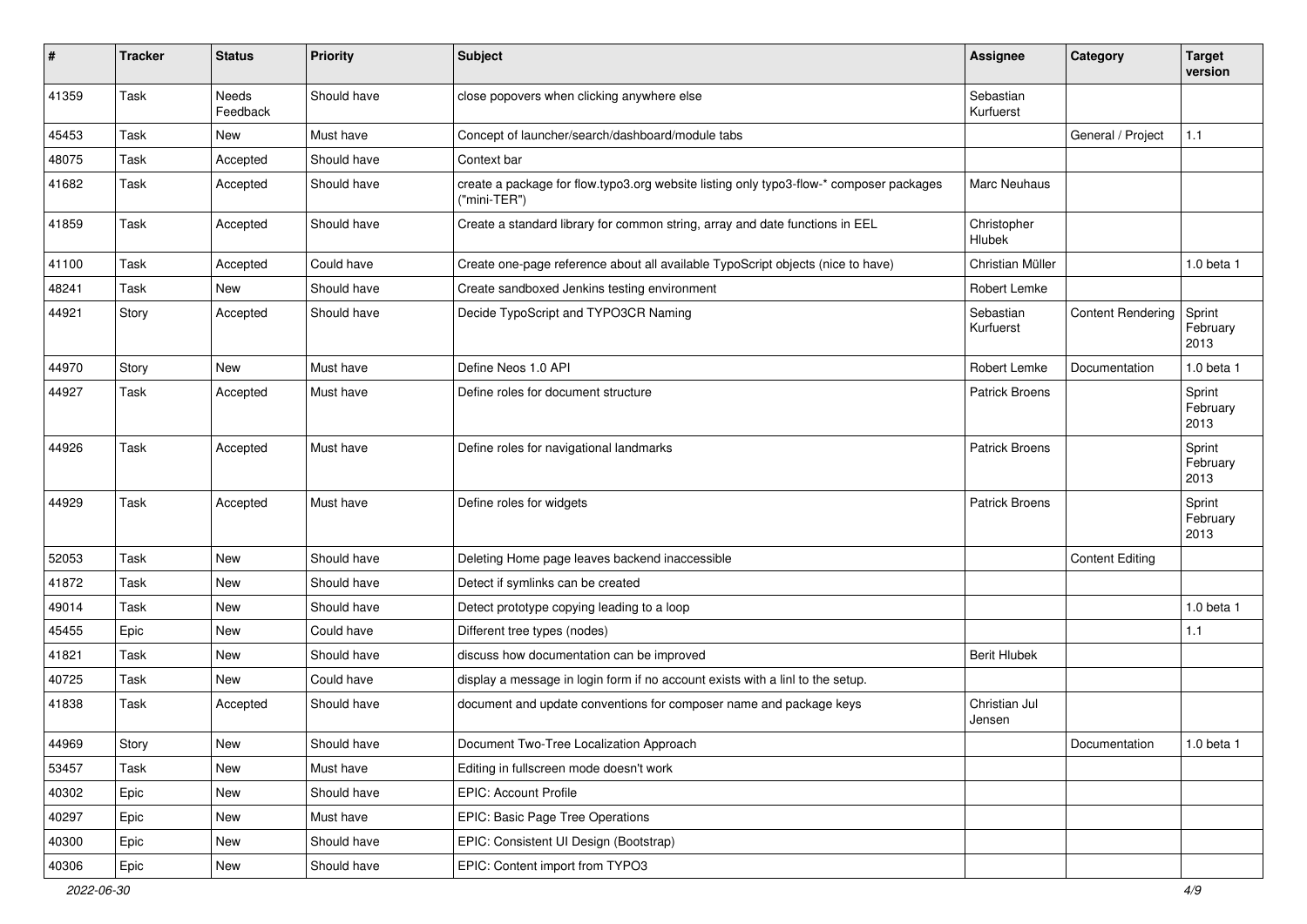| ∦     | <b>Tracker</b> | <b>Status</b> | <b>Priority</b>      | <b>Subject</b>                                                              | <b>Assignee</b>        | Category                  | <b>Target</b><br>version   |
|-------|----------------|---------------|----------------------|-----------------------------------------------------------------------------|------------------------|---------------------------|----------------------------|
| 40299 | Epic           | <b>New</b>    | Must have            | EPIC: Content Security (Workspaces)                                         |                        |                           |                            |
| 40307 | Epic           | New           | Should have          | EPIC: Custom View for Data Types                                            |                        |                           |                            |
| 40298 | Epic           | New           | Should have          | EPIC: Design / Icons                                                        |                        |                           |                            |
| 40308 | Epic           | <b>New</b>    | Should have          | EPIC: In-table editing for items in the Management View                     |                        |                           |                            |
| 40294 | Epic           | New           | Should have          | EPIC: Inline Editing Support (Links, Content Types, Plugin)                 |                        |                           |                            |
| 40332 | Epic           | New           | Should have          | EPIC: Management view content editing                                       |                        |                           |                            |
| 40334 | Epic           | New           | Should have          | EPIC: Module Overview Pages                                                 |                        |                           |                            |
| 12443 | Epic           | New           | Should have          | EPIC: performant Contenttargeting (personalisation)                         |                        |                           |                            |
| 10508 | Epic           | <b>New</b>    | Must have            | EPIC: Roles / Security for BE and FE / Usermanagement                       |                        |                           |                            |
| 8792  | Epic           | New           | Could have           | EPIC: Speed and Contentcaching                                              |                        |                           |                            |
| 40301 | Epic           | <b>New</b>    | Should have          | EPIC: System Log Viewer / Audit                                             |                        |                           |                            |
| 10513 | Epic           | <b>New</b>    | Won't have this time | EPIC: System-Monitoring / Maintenance                                       |                        |                           |                            |
| 40320 | Epic           | New           | Should have          | EPIC: User Interface style and implementation guide                         |                        |                           |                            |
| 10509 | Epic           | <b>New</b>    | Should have          | EPIC: Workspaces and Publishing Workflows                                   |                        |                           |                            |
| 58188 | Task           | <b>New</b>    | Must have            | Error "Server communication error: Internal Server Error" when changing URL |                        |                           | 1.1                        |
| 48526 | Task           | Accepted      | Should have          | evaluate use of graph databases as high-performance store                   | Sebastian<br>Kurfuerst | <b>Content Repository</b> |                            |
| 44912 | Story          | Accepted      | Must have            | Exploration: Accessible Neos Content Editing Module                         | <b>Patrick Broens</b>  | <b>Content Editing</b>    | Sprint<br>February<br>2013 |
| 41877 | Task           | New           | Should have          | Explore: Find a way to include Neos / Flow news via RSS                     |                        |                           |                            |
| 44916 | Story          | New           | Should have          | Explore: Usage of Touch Screens for Neos                                    | <b>Patrick Broens</b>  | Content<br>Management     | Sprint<br>February<br>2013 |
| 41878 | Task           | New           | Should have          | extract package management to own package                                   |                        |                           |                            |
| 40896 | Task           | New           | Should have          | Fix layout in "create account" setup step                                   |                        | Setup                     | Sprint 10<br>(1.0 TP1)     |
| 52399 | Task           | <b>New</b>    | Should have          | Fmm: Change the sites listing                                               |                        |                           |                            |
| 52397 | Task           | New           | Should have          | Fmm: Headlines of groups should be better seperated                         |                        |                           |                            |
| 52400 | Task           | New           | Could have           | Fmm: Open button action should be changed                                   |                        |                           |                            |
| 50385 | Task           | New           | Must have            | Folder node types                                                           |                        |                           | 1.0 beta 1                 |
| 49952 | Task           | New           | Should have          | Folder node types                                                           |                        |                           | 1.0 beta 1                 |
| 45408 | Work Package   | Accepted      | Should have          | Frontend / Page Cache                                                       | Robert Lemke           | General / Project         | 1.0 beta 1                 |
| 48078 | Task           | Accepted      | Should have          | Fullscreen mode toggle                                                      | Sebastian<br>Kurfuerst |                           | 1.0 beta 1                 |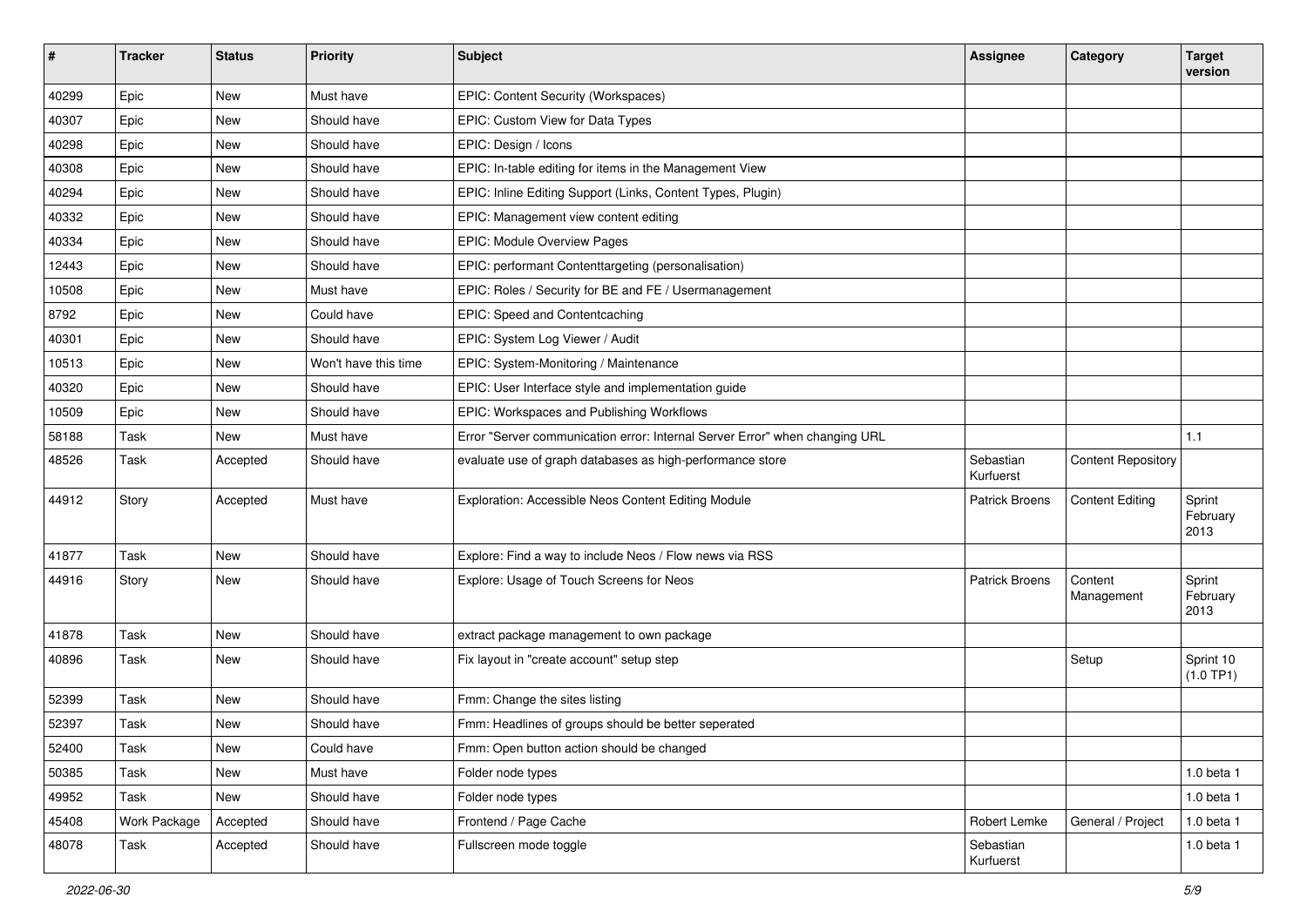| $\#$  | <b>Tracker</b>      | <b>Status</b> | <b>Priority</b> | <b>Subject</b>                                                                                            | <b>Assignee</b>              | Category                        | <b>Target</b><br>version |
|-------|---------------------|---------------|-----------------|-----------------------------------------------------------------------------------------------------------|------------------------------|---------------------------------|--------------------------|
| 48271 | Task                | New           | Should have     | General security                                                                                          |                              |                                 | 1.0 beta 1               |
| 48357 | Task                | <b>New</b>    | Should have     | get rid of window.Ember                                                                                   | Sebastian<br>Kurfuerst       |                                 |                          |
| 48358 | Task                | New           | Should have     | get rid of window.plupload, window.Chosen, window.AbstractChosen etc,<br>window.GENTICS                   | Sebastian<br>Kurfuerst       |                                 |                          |
| 40715 | Task                | Accepted      | Should have     | global overlays should have the same color / transparency                                                 | Martin Muzatko               |                                 |                          |
| 47023 | <b>Work Package</b> | Accepted      | Could have      | Global user interface                                                                                     | Aske Ertmann                 | <b>Global User</b><br>Interface | $1.0$ beta $1$           |
| 58195 | Task                | <b>New</b>    | Should have     | header tag inlineeditable but not aloha settings                                                          |                              |                                 |                          |
| 49954 | Task                | <b>New</b>    | Must have       | If a user is logged out redirect to login screen after failed AJAX request                                |                              |                                 | $1.0$ beta $1$           |
| 45501 | Task                | <b>New</b>    | Should have     | Image Metadata in ContentEditing should be cached                                                         |                              |                                 |                          |
| 45310 | Story               | <b>New</b>    | Should have     | Implement enhanced @position syntax known from TypoScript also in the property panel<br>inspector editors |                              | <b>Content Editing</b>          | $1.0$ beta $1$           |
| 13532 | Story               | <b>New</b>    | Must have       | Implement File Download Content Type                                                                      | Christian Müller             | <b>Content Editing</b>          | 1.0 beta 1               |
| 44979 | Story               | New           | Should have     | Implement Frontend user / group concept                                                                   |                              |                                 | 1.1                      |
| 44975 | Story               | Accepted      | Must have       | Implement module listing for Launch Bar, and fix search                                                   | Christopher<br><b>Hlubek</b> | <b>Content Editing</b>          | 1.0 beta 1               |
| 48143 | Task                | <b>New</b>    | Should have     | Include commands as search results.                                                                       |                              |                                 | $1.1$                    |
| 48077 | Task                | <b>New</b>    | Should have     | Language selection                                                                                        | Rasmus<br>Skjoldan           |                                 | $1.1$                    |
| 41140 | Task                | New           | Could have      | Let client redirect to login page if inactivity timeout was reached.                                      |                              |                                 |                          |
| 45023 | Work Package        | Accepted      | Should have     | Make complex, interactive custom content types possible                                                   |                              | <b>Content Editing</b>          | $1.0$ beta $1$           |
| 41876 | Task                | New           | Should have     | Make Neos UI work with Zurb Foundation (for example)                                                      |                              |                                 |                          |
| 48069 | Task                | <b>New</b>    | Should have     | Make node migration more user friendly                                                                    | Christian Müller             |                                 | $1.1$                    |
| 44989 | Task                | <b>New</b>    | Could have      | Make Section/ContentCollection subclassable                                                               |                              | <b>Content Editing</b>          | 1.1                      |
| 45011 | Story               | <b>New</b>    | Could have      | Make user settings changeable in the Neos backend                                                         |                              |                                 |                          |
| 45003 | Work Package        | Accepted      | Should have     | Media Browser                                                                                             | Christian Müller             | <b>Content Editing</b>          | $1.0$ beta $1$           |
| 46526 | Story               | New           | Should have     | Media/Scheme aware URL handler                                                                            |                              |                                 |                          |
| 10506 | Story               | <b>New</b>    | Must have       | Minimalistic Media Browser (Files, Images, Documents)                                                     | Christian Müller             | <b>Content Editing</b>          | 1.0 beta 1               |
| 42248 | Task                | New           | Must have       | Move backend includes (JS and CSS) back to Neos package                                                   |                              |                                 |                          |
| 44978 | Story               | New           | Should have     | Multi-Device Content                                                                                      |                              |                                 | 1.1                      |
| 44923 | Story               | New           | Should have     | Multi-Lingual User Interface                                                                              |                              |                                 | 1.1                      |
| 52398 | Task                | New           | Should have     | Neos Backend dropdowns layout                                                                             |                              |                                 |                          |
| 52408 | Task                | New           | Should have     | Neos Backend: Complete broken at IE9                                                                      |                              |                                 |                          |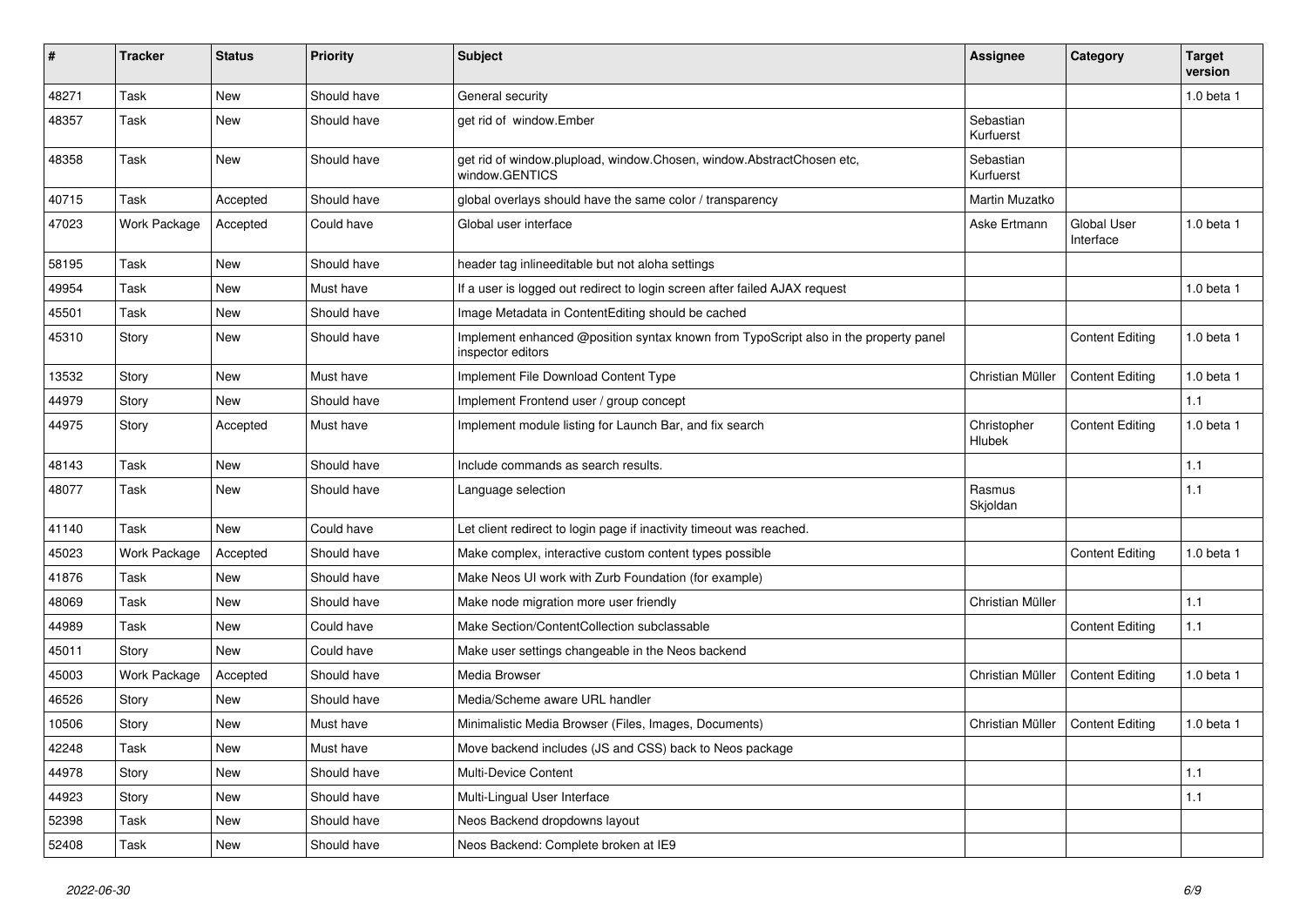| $\pmb{\#}$ | <b>Tracker</b> | <b>Status</b>     | <b>Priority</b> | <b>Subject</b>                                                                                            | <b>Assignee</b>        | Category                  | <b>Target</b><br>version   |
|------------|----------------|-------------------|-----------------|-----------------------------------------------------------------------------------------------------------|------------------------|---------------------------|----------------------------|
| 49595      | Task           | <b>New</b>        | Should have     | Neos setup does not check for required php-gd module                                                      |                        |                           |                            |
| 58186      | Task           | Needs<br>Feedback | Must have       | Neos with HTTPS not possible                                                                              | Peter<br>Schuhmann     |                           | 1.1                        |
| 54976      | Task           | <b>New</b>        | Should have     | neos: content Element, editable adds additional div in live                                               |                        | <b>Content Editing</b>    |                            |
| 55841      | Task           | New               | Should have     | New Page does not change publication state buttons                                                        | Steffen Frosch         |                           |                            |
| 49951      | Task           | <b>New</b>        | Should have     | Node structure / layout                                                                                   |                        |                           | 1.0 beta 1                 |
| 51927      | Task           | Accepted          | Must have       | Node type structure                                                                                       |                        | <b>Content Repository</b> | 1.0 beta 1                 |
| 41855      | Task           | New               | Should have     | Optimize the usability of the site creation wizard                                                        | <b>Berit Hlubek</b>    |                           |                            |
| 55839      | Task           | <b>New</b>        | Should have     | Pagetree does not handle deletings of other user                                                          |                        |                           |                            |
| 52394      | Task           | <b>New</b>        | Should have     | Pagetree: Editing page title on blur bug                                                                  |                        |                           |                            |
| 52393      | Task           | <b>New</b>        | Should have     | Pagetree: Editing page title on blur bug                                                                  |                        |                           |                            |
| 41087      | Task           | New               | Could have      | paste in section pastes AFTER section instead of at first element.                                        |                        |                           |                            |
| 47905      | Work Package   | <b>New</b>        | Should have     | Perfection the Party and Account Management Module                                                        | Adrian Föder           | Administration            |                            |
| 52790      | Task           | <b>New</b>        | Should have     | Prefix remaining dynatree classes (drag'n'drop)                                                           |                        |                           |                            |
| 45758      | Story          | Accepted          | Should have     | Provide a way to control escaping of content through TypoScript                                           | Sebastian<br>Kurfuerst | <b>Content Rendering</b>  | 1.0 beta 1                 |
| 41680      | Task           | <b>New</b>        | Should have     | push all packages to packagist, with post-change hook                                                     |                        |                           |                            |
| 48291      | Task           | Accepted          | Should have     | Redirect management for moved pages                                                                       | <b>Tim Kandel</b>      | <b>Content Rendering</b>  | 1.0 beta 1                 |
| 53866      | Work Package   | Accepted          | Should have     | Release 1.0 Important Topics                                                                              |                        |                           | 1.x                        |
| 49385      | Work Package   | Accepted          | Must have       | Release Flow 2.0 stable                                                                                   | Robert Lemke           |                           | 1.0 beta 1                 |
| 44957      | Story          | <b>New</b>        | Should have     | Reliable clipboard and content element handles                                                            |                        |                           | Sprint<br>February<br>2013 |
| 55708      | Task           | <b>New</b>        | Should have     | reloadIfChanged: TRUE has no effect on dateTime properties                                                |                        |                           |                            |
| 45049      | Task           | <b>New</b>        | Should have     | Remove dependency on midgardNotifications                                                                 |                        |                           |                            |
| 48329      | Task           | New               | Should have     | Remove leftover window.T3                                                                                 |                        |                           | 1.0 beta 1                 |
| 48328      | Task           | Accepted          | Should have     | Rename JavaScript to new structure                                                                        | Aske Ertmann           |                           | $1.0$ beta $1$             |
| 44981      | Story          | New               | Should have     | Rename Node Types to final names                                                                          |                        | <b>Content Repository</b> | Sprint<br>February<br>2013 |
| 41856      | Task           | New               | Should have     | Require the needed graphic modules for the site import and show a warning if the modules<br>are not found |                        |                           |                            |
| 44913      | Story          | On Hold           | Should have     | RESTful NodeController for easy comment creation                                                          |                        | Content<br>Management     |                            |
| 48142      | Task           | New               | Should have     | Search field/results                                                                                      |                        |                           | 1.1                        |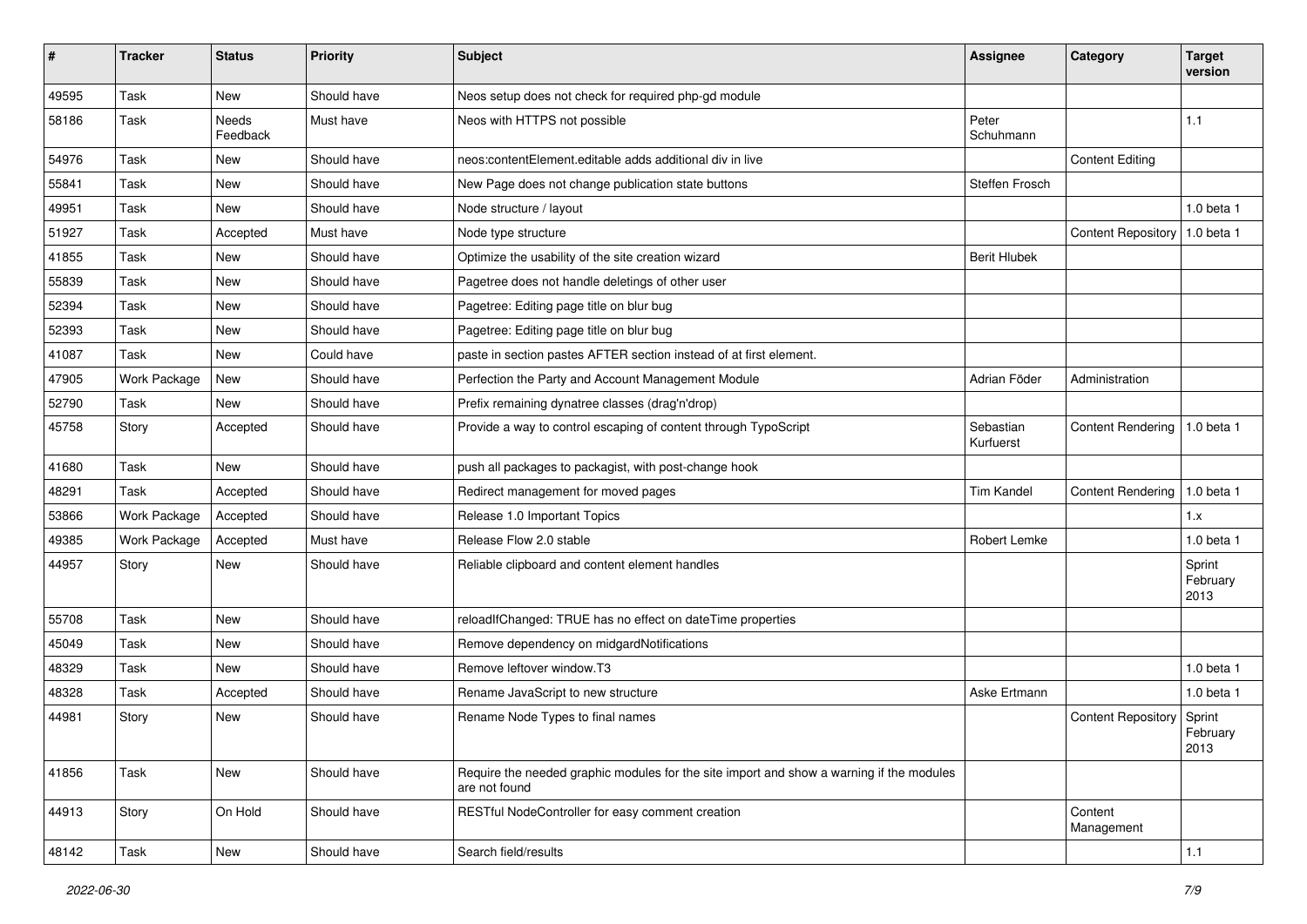| #     | <b>Tracker</b> | <b>Status</b>     | <b>Priority</b> | <b>Subject</b>                                                                                                                              | Assignee               | Category                 | <b>Target</b><br>version   |
|-------|----------------|-------------------|-----------------|---------------------------------------------------------------------------------------------------------------------------------------------|------------------------|--------------------------|----------------------------|
| 49943 | Work Package   | Accepted          | Should have     | Security                                                                                                                                    | Andreas<br>Förthner    |                          | 1.0 beta 1                 |
| 49957 | Task           | New               | Should have     | Selecting a parent element doesn't change the content breadcrumb                                                                            |                        |                          | 1.0 beta 1                 |
| 41892 | Task           | <b>New</b>        | Should have     | Set up an environment for the demo site plus the domain name: neos.demo.typo3.org                                                           | Ben van 't Ende        |                          |                            |
| 41781 | Task           | Accepted          | Should have     | set up integration.flow.typo3.org                                                                                                           | Karsten<br>Dambekalns  |                          | Sprint<br>February<br>2013 |
| 44980 | Story          | <b>New</b>        | Should have     | Show activity stream of changed content in Launch Bar                                                                                       |                        |                          | 1.1                        |
| 42216 | Task           | <b>New</b>        | Should have     | Show at least some recognizable content of a node in the inspector panel. Now the header<br>property is used which only works for headlines |                        |                          |                            |
| 41172 | Task           | <b>New</b>        | Could have      | Show button bar on hover with slight delay                                                                                                  |                        |                          |                            |
| 52396 | Task           | <b>New</b>        | Could have      | Sites module: Error message if name field is empty                                                                                          |                        |                          |                            |
| 52395 | Task           | <b>New</b>        | Could have      | Sites module: Removing already imported sites                                                                                               |                        |                          |                            |
| 54881 | Story          | <b>New</b>        | Must have       | Sortable table columns in Neos backend modules                                                                                              |                        |                          |                            |
| 47895 | Work Package   | <b>New</b>        | Could have      | Taxonomy solution                                                                                                                           |                        |                          |                            |
| 41108 | Task           | <b>New</b>        | Should have     | test / update demo/integration server                                                                                                       |                        |                          |                            |
| 40993 | Task           | Accepted          | Could have      | Test whether drag / drop of image onto thumbnail works                                                                                      |                        |                          |                            |
| 54829 | Task           | <b>New</b>        | Should have     | Text with Image Alignment Options                                                                                                           |                        | <b>Content Editing</b>   | 1.x                        |
| 41116 | Task           | New               | Could have      | textareas in edit form should be made bigger                                                                                                |                        |                          | 1.1                        |
| 48140 | Task           | New               | Should have     | Tips                                                                                                                                        |                        |                          | 1.1                        |
| 41931 | Task           | <b>New</b>        | Should have     | TODO: add the page properties in a more clever way, and only when being in backend                                                          |                        | <b>Content Rendering</b> |                            |
| 44977 | Story          | <b>New</b>        | Must have       | TYPO3 Flow (Backend) speed optimization                                                                                                     |                        |                          | 1.0 beta 1                 |
| 44971 | Work Package   | Accepted          | Should have     | <b>TYPO3 Neos API Definition</b>                                                                                                            | Sebastian<br>Kurfuerst | Documentation            | $1.0$ beta $1$             |
| 48275 | Work Package   | <b>New</b>        | Should have     | <b>TypoScript consistency</b>                                                                                                               | Sebastian<br>Kurfuerst | General / Project        | 1.0 beta 1                 |
| 44932 | Story          | Needs<br>Feedback | Should have     | Update TYPO3CR Node Type Names according to concept                                                                                         |                        |                          | Sprint<br>February<br>2013 |
| 41112 | Task           | <b>New</b>        | Should have     | use better Content-Type previews                                                                                                            | Sebastian<br>Kurfuerst |                          | 1.1                        |
| 44919 | Story          | Accepted          | Should have     | Use Expose for listing BlogPost-Nodes in Frontend                                                                                           | Marc Neuhaus           | <b>Content Rendering</b> | Sprint<br>February<br>2013 |
| 42246 | Task           | <b>New</b>        | Must have       | Use same DOM hierarchy for logged in backend user and public and do not render content<br>editing classes in public frontend                |                        |                          |                            |